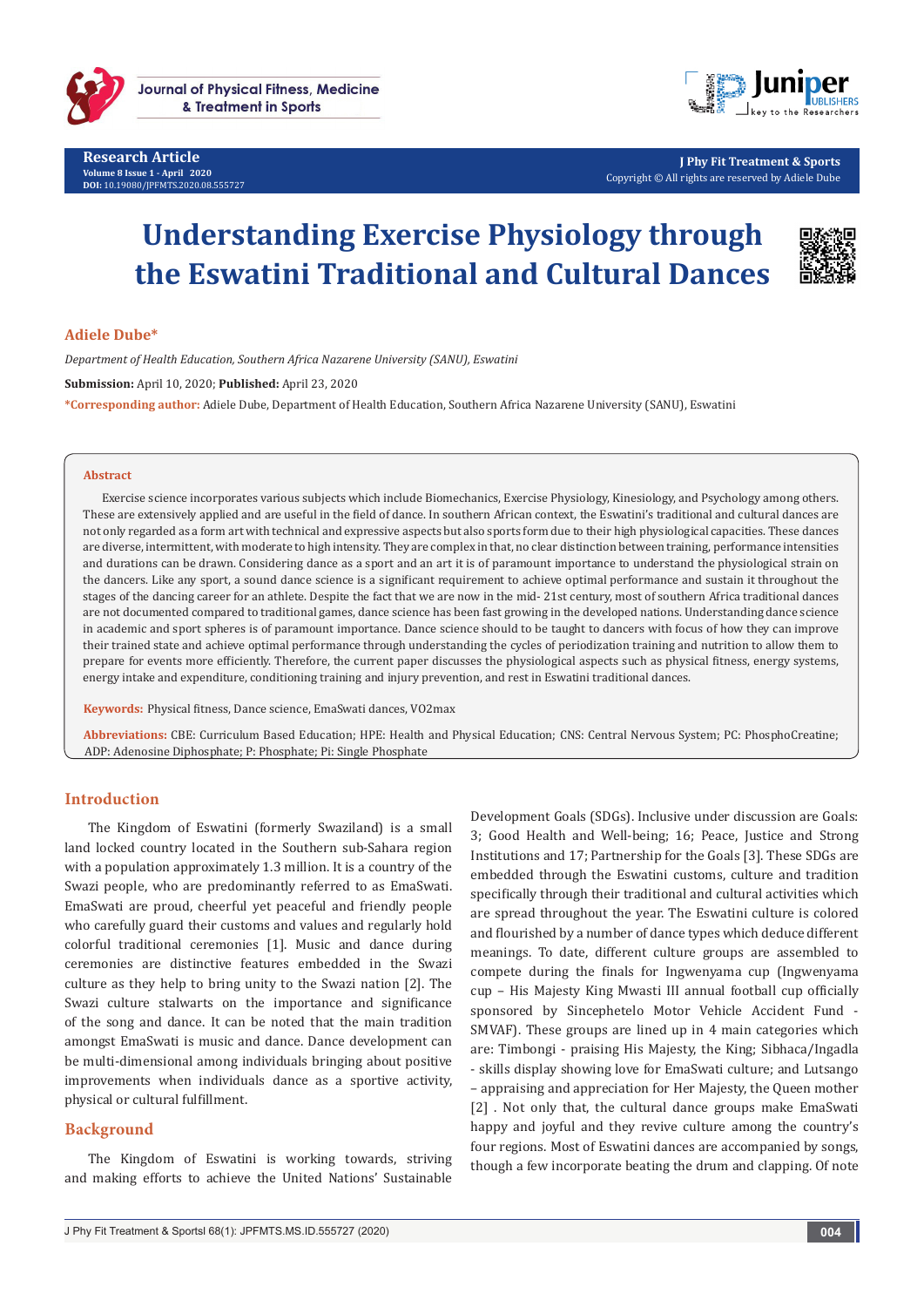is that the dances which encompass the drum are performed within a short duration as compared to the dances and singing which can lapse for more than 3 hours.

Dance professionals devote a couple of years to training to perfect the skills; often from a young age to attain one of the few positions available in professional dance companies. A position is obtained after being subjected to fierce competition from other talented dancers as well as intense scrutiny from teachers, choreographers, and artistic directors, so they must possess innate talent, a high level of skill and physical ability [4]. Within the Eswatini culture, training for dancers is done from childhood when children are in the homesteads with parents or/and family elders. This is done mostly in the early hours of the night after dinner, before going to sleep where boys are guided by father, brothers or any other family elderly men while girls are guided by their mothers, elderly sisters or any other elder member of the female family side. The teaching is done separately, hence not only dances are taught but also gender roles and responsibilities, inline with boyhood and girlhood. Training of songs, dances and Swazi moral values is done throughout the year at different levels: family level, Umphakatsi residence (head of the community) till the national level. It is important to note that fine tuning of songs and dances are done at each level before the dancers are ordained to the next level. Despite that, the songs for these levels

may be totally different, dances are the same except for the ones at national level where the ceremony determines how those dance should be performed. To note is that, there are Swazi dances which are done accompanying work or movement from one place to another; for example when the maidens are going to collect the reed [5], hence, are known as dances for 'Kuhlehla' and some are done with little movement covering a small area; for example when the maidens sing in front of the Royal residence during the Umhlanga ceremony, hence are known as 'Kuhlehla' . There are two main kinds of dances done by men and women respectively at most traditional, cultural and gatherings throughout the year [6]. Eswatini's blueprint traditional and cultural events are: Incwala (the most sacred Festival with undocumented period but celebrations include the First Fruits with main functions between December - January); Maganu (the Marula Festival; February - May), Butimba (the Royal Hunt; End of August), and Umhlanga (the Reed Dance; End of August –early September) [2,5-8]. Literature reveals that physical inactivity's prevalence of the Kingdom of eSwatini's men and women are 72.7(67.9, 77.6) and 60.6 (56.7, 64.5) respectively at 95% CI [9] are not spared among the World Health Organization (WHO) member states facing physical inactivity predicament. A close monitoring of highrisk populations such as children, adolescents, tertiary education and young age working population is essential to track the effectiveness of the policy and future guide plan.

| Dance Type                                                                                                | Age group                                  | <b>Duration</b> | <b>Performer</b>                                                                                                                                                    | <b>Description</b>                                                                                                                                                                                | Ceremony                                                                                       | <b>Function</b>                                                          |
|-----------------------------------------------------------------------------------------------------------|--------------------------------------------|-----------------|---------------------------------------------------------------------------------------------------------------------------------------------------------------------|---------------------------------------------------------------------------------------------------------------------------------------------------------------------------------------------------|------------------------------------------------------------------------------------------------|--------------------------------------------------------------------------|
| $U$ mmiso – is<br>performed in 2<br>main categories<br>ie: dance with<br>movement & with<br>minimal move- | Young and old<br>women                     | $3+ hours$      | - performed by married<br>women category known as<br>'Lutsango'                                                                                                     | - by woman<br>wearing a black<br>skirt called Sid-<br>vwaba made out<br>of a cow skin and<br>other tradition-<br>al attire and also<br>by young ladies.                                           | Maganu (Maru-<br>la) Festival                                                                  | -women pay homage to<br>their Majesties - King and<br>Queen of Eswatini. |
| ment                                                                                                      | Young older<br>girls not yet<br>married    |                 | - performed also by girls<br>locally named 'Imbali'(maid-<br>ens) [5]                                                                                               | -rhythmic dance<br>for displaying<br>pride in culture.                                                                                                                                            | Umhlanga<br>(Reed dance)                                                                       | -girls pay homage to<br>the King and Queen of<br>Eswatini.               |
| Sibhaca - known<br>for various dance<br>forms                                                             | Mainly boys<br>and young men               | $\leq 30$ mins  | -performed by men and<br>boys, though a few well<br>trained older girls can<br>perform. However, girls in<br>the background mainly sing,<br>clap hands or beat drum | High strenuous;<br>team of dancers<br>step forward in<br>turn to per-<br>form a barefoot<br>high-kicking and<br>stomping, while<br>their compan-<br>ions behind beat<br>drums, chant and<br>sing. | Any traditional<br>ceremony as<br>entertainment<br>eg wedding,<br>and any com-<br>munity event | -in the ancient days when<br>preparing for war                           |
| Ingadla                                                                                                   | Older girls and<br>young single<br>mothers | $\leq$ 30 mins  | -performed by older girls or<br>single mothers who have not<br>been formally married.                                                                               | -high kicking<br>dance but is<br>different in exe-<br>cution between<br>young men and<br>older girls                                                                                              | Any traditional<br>ceremony as<br>entertainment.<br>eg wedding<br>and any com-<br>munity event | -girls pay homage to the<br>King and the Queen Moth-<br>er of Eswatini.  |

**Table 1: The Eswatini Traditional and Cultural dances.**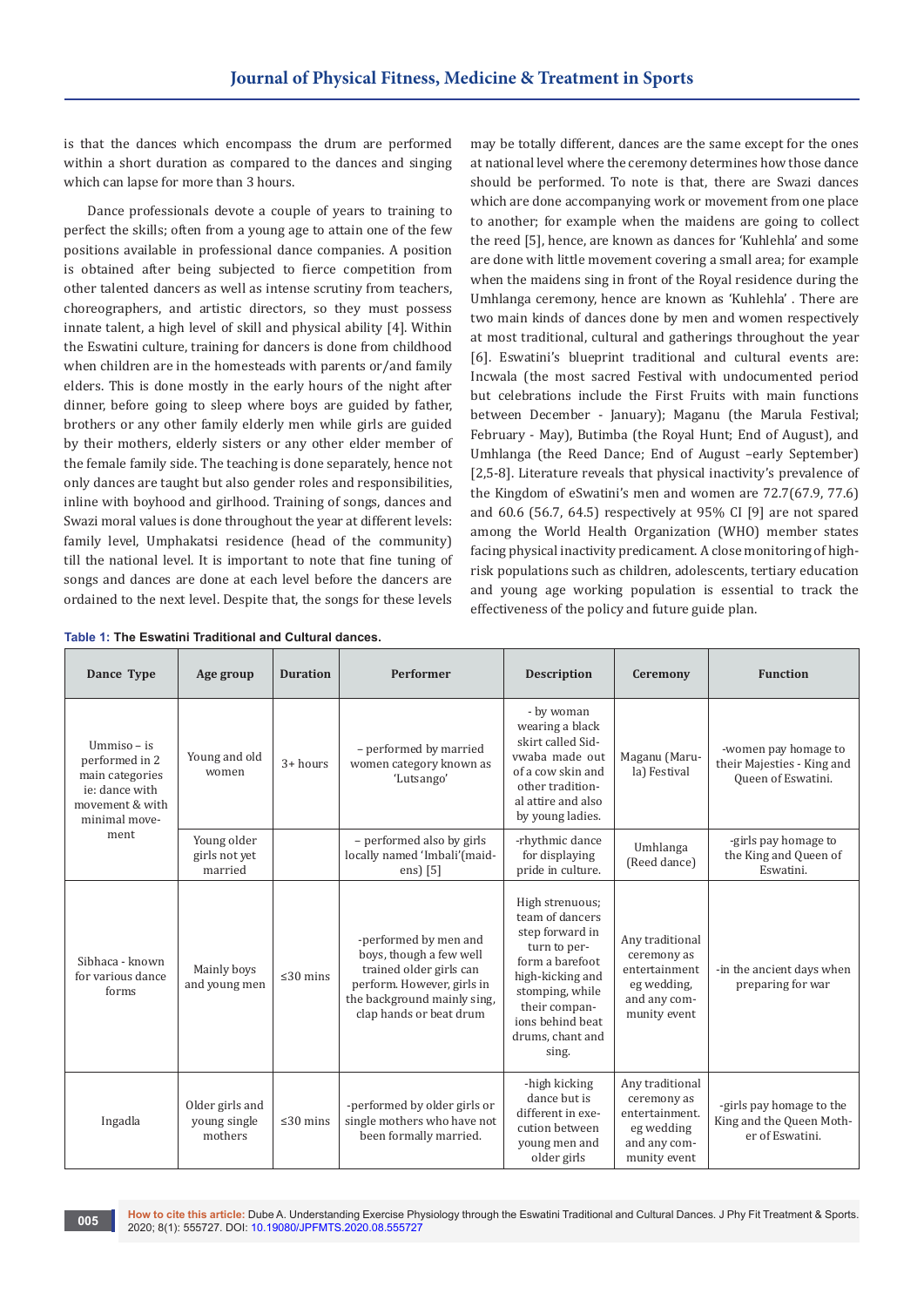| Sizingili | Old boys and<br>young men     | ±1 hour    | -performed by boys and<br>young men -done after a<br>victory of a war                                | -ancient energetic<br>fast moving dance<br>with high kicking<br>action, sometimes<br>resembling animal<br>movements<br>performed by<br>the active men<br>wearing Emajobo<br>and Angolian goat<br>skin. | -Umtsimba<br>(Swazi Wed-<br>ding ceremo-<br>ny)  | Pride of the Swazi tradi-<br>tional wedding |
|-----------|-------------------------------|------------|------------------------------------------------------------------------------------------------------|--------------------------------------------------------------------------------------------------------------------------------------------------------------------------------------------------------|--------------------------------------------------|---------------------------------------------|
| Kugiya    | Girls, women,<br>boys and men | ±1 hour    | -performed by married<br>women whose attire clearly<br>distinguishes them from the<br>younger ladies | -the dance do not<br>allow high step<br>and is character-<br>ised by swinging<br>movements with<br>foot sliding action.                                                                                | -Umtsimba<br>(Swazi Wed-<br>ding ceremo-<br>ny)  | Pride of the Swazi tradi-<br>tional wedding |
| Kutsamba  | women                         | $3+ hours$ | -performed mainly by mar-<br>ried women (Lutsango)                                                   |                                                                                                                                                                                                        | Maganu (Maru-<br>la Festival)                    | Pride of Swazi culture                      |
| Umgubho   | males                         | ±1 hour    | -performed by males                                                                                  | Deep cultural<br>songs when men<br>are holding sticks<br>and shields                                                                                                                                   | Umhlanga<br>(Reed dance)                         | Pride of Swazi culture                      |
| Kukosha   | males                         | $30+$ mins | -performed by boys and men                                                                           | -is a special dance<br>for boys and men<br>that displays their<br>body flexibility<br>and agility $-$ jump-<br>ing up and down                                                                         | Any traditional<br>ceremony as<br>entertainment. | Pride of Swazi culture                      |

In 2013, the World Health Assembly agreed on a set of global voluntary targets which include a 10% decrease in insufficient physical activity by 2025 [10]. The 2030 Agenda for Sustainable Development and the commitment made by Eswatini's majesties (King Mswati III and Queen mother) provides an opportunity for EmaSwati to refocus and renew efforts at promoting physical activity through leveraging the contributions of all relevant sectors, in particular, health, education, sports and technology to accelerate progress in achieving the targets set by Eswatini by 2022. Some of the policies set include; 'Shukuma' Eswatini (physical and emotional wellness program communities) aimed at community sport and recreation activities targeted to geriatrics and people with special needs. Inclusion of international partners in fighting against HIV/AIDS; and development of Curriculum Based Education (CBE) with a child-centered approach, and establishment of national ICT institutions which partners with tertiary institutions in running ICT programs across the country. Eswatini mandates all primary schools to do Health and Physical Education (HPE) [11] so that all children are exposed to Physical Activity and exercise from infant age. In recognition of the above, it is imperative to know the trends of physical activity among EmaSwati's different age groups so as to track progress Eswatini are making towards global physical activity targets.

Dance is primarily an integrated art form between technical and expressive aspects. Dance, being a special expression of human beings' motor behaviors [12] is the art of reflecting inner world to outside, self-explanation and self-expression through movements [13]. Dance, containing sports, exercise science, and art in itself- is the expression of a feeling presented with a moving body through a physiological process [14]. In addition, most dance performance requires high physiological capacity due to their characteristics which includes; a moderate-high intensity, high skill, and pre-dominantly intermittent activity [15], these can often be comparable among many elite performers. Individual dancers have the opportunity to do more exercise [16] to support their emotions, mental, spiritual, social and physical being [17- 20], understanding the correlation between body and mind; the psycho-therapeutic dimension of movements should be used [21, 22].

Literature reveals the importance of engaging in regular physical exercise for the prevention of several chronic diseases as well as for improving psychological well-being and overall quality of life [23-28]. For these reasons understanding the physiology and importance of fitness is equally important as learning a dance skill [29,30]. As such, the significance of physical fitness in dance is a disputed topic within both dance teaching and training settings and in dance medicine and science literature [15]. Dance has such physical restrictions as muscle mass, joint structure, size, weight, flexibility, balance and place [31,32]. Therefore, dance should be addressed with focus on the presence of an underlying science foundation as an important pre-requisite to successful and sustained dance performance. By being amongst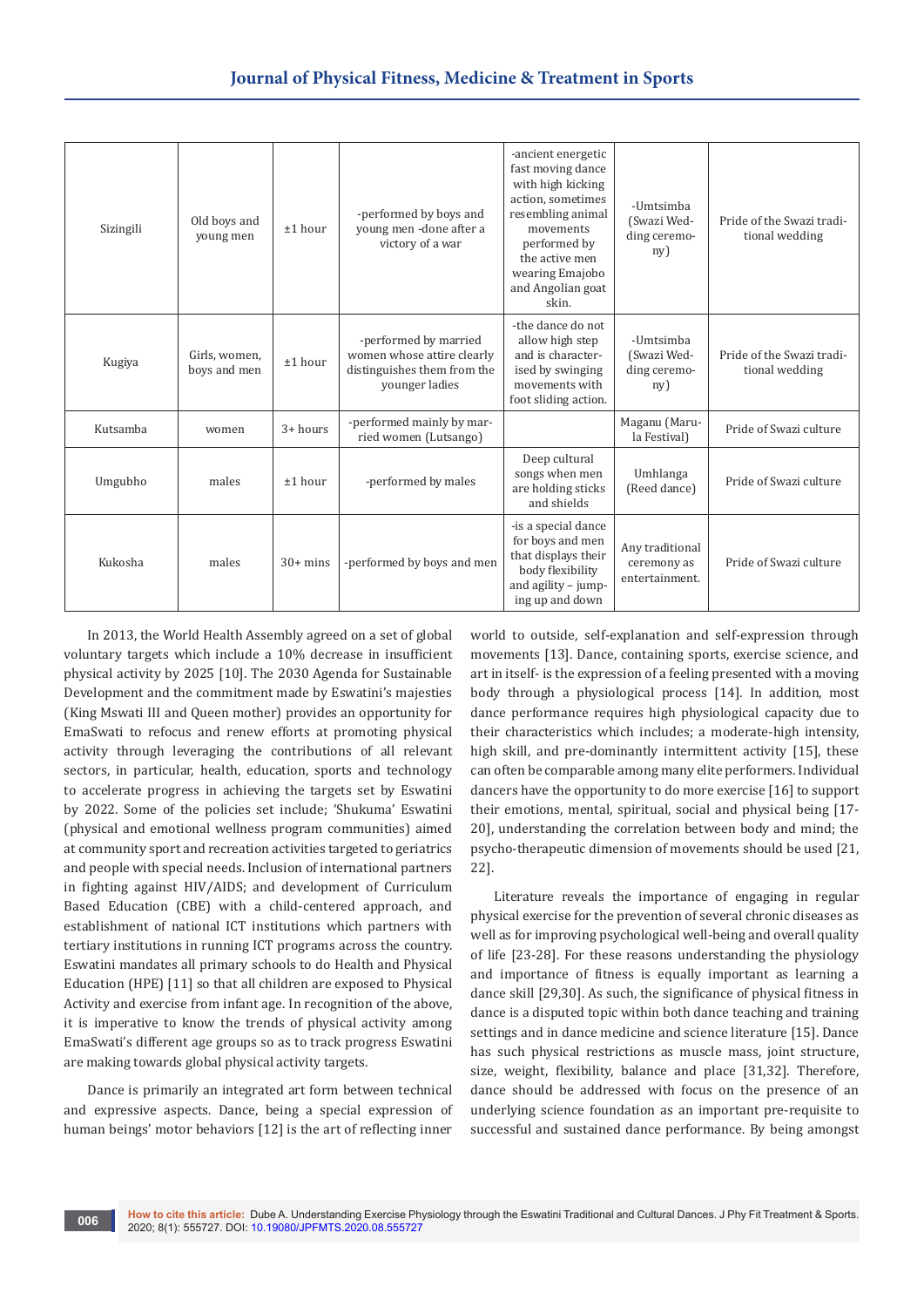the most aesthetic and rhythmic way of movement, dance becomes technical and complex activity that contains exercises that strengthen the skeleton-muscle system as well as improves coordination by enabling the body to move freely in space/time [4]. While dance has several similar characteristics with sport there are an also intrinsic difference which bring a new dimension to body awareness, improves imagination and dynamic harmony [26,33]. The central nervous system (CNS) that provides balance determines the place, position and direction of the body in space and decides whether or not body should be moving or standing firm [34,35]. This is the reason why the general results obtained by other non-specific research cannot be applied to dancers [11].

To date, positive physiological and psychological effects of dancing upon the human body and its contributions to motor growth have been investigated through scientific methods [4]. Unlike sporting activities, dance offers freedom of movement to those who move away from physical activities and perform passive activities due to the effects of advanced technology. Dance science has been growing and is a new phenomenon in the southern Africa particularly Eswatini. This subject needs to be taught in schools, communities and to dancers on how to improve their performance through ensuring appropriate preparation during training. Therefore, the current paper discusses the physiological aspects such as physical fitness, energy systems, energy intake and expenditure, conditioning training and injury prevention, and rest in Eswatini traditional dances.

### **Energy System in Dance**

Energy is about how the movement happens and is required for all physical work. Choices about energy include variations in movement flow and the use of force, tension, and weight [12]. Energy source varies during various activities. All dances use the element of energy, though in some instances it may be slow, supple, indirect energy - not the punchy, high speed energy of a fast tempo dance. Energy choices may also reveal emotional states. With dance, depending on different forms the energy source also varies. There are several ways in which the body converts chemical energy into mechanical energy to fuel the muscles during exercise. Getting knowledge about energy systems and various training protocols to improve energy sources can assist to improve dance performance. The field of exercise physiology encompasses knowledge about 2 different energy systems (anaerobic and aerobic systems) and how they come into play during physical activity and exercise [36-39]. Anaerobic system follow 2 steps which are; ATP-PC (ATP = Adenosine Triphosphate, a high-energy molecule made up of Carbon, Hydrogen, Oxygen and Nitrogen. PC = Phosphocreatine another high-energy molecule found in the sarcoplasm of muscle fibers) and the Lactic Acid system. The first uses phosphocreatine (PC), only available in small amounts, can act upon sudden increases in energy demand. Creatine phosphate is a high-energy molecule stored in muscle and joins with the resultant ADP to create ATP and Pi [39]. Carbohydrate is used in

all types of physical activity but its use is primarily in moderate to intense exercise, while fat is the primary source of fuel for endurance exercise [40]. When energy is needed the body breaks down the Adenosine Triphosphate using an enzyme called ATPase into ADP (Adenosine Diphosphate). This in turn breaks down the Phosphate (P) and so provides energy. To resynthesise ATP the body will reverse the above process, it should be noted that it takes less energy to and resynthesise ATP than it does to break it down [39]. When one of these bonds breaks down, forming adenosine diphosphate (ADP) and a single phosphate (Pi), energy is released. Breaking down ATP increases the volume of ADP, which triggers the release of an enzyme known as Creatine Kinase, this will start the breakdown of PC into phosphate and Creatine; this being an exothermic reaction it gives the energy needed to resynthesise ATP at a fast rate. The mitochondrial, aerobic system of ATP production provides much of the energy required for lowto moderate-intensity exercise, for example during early dancing exercises within a traditional dance group. Once exercise intensity increases above a certain point, aerobic pathways cannot meet this demand, and ATP synthesis also begins to occur as a result of anaerobic pathway. This system provides very high energy, but lasts less than 10 seconds during maximal effort [41].

Lactic Acid System is also known as Anaerobic Glycolysis because the initial process is the same as Aerobic Glycolysis only without oxygen. After the 20 seconds of the ATP-PCr system, the body requires another ingredient– muscle glycogen (glucose) to be added to continue [39]. This system breaks down carbohydrate, a fuel in limited supply in the body, to produce medium amounts of power for medium amounts of time*.* Exactly the same 10 chemical reactions take place within the sarcoplasm (the high energy substance found within the muscle fibers) and turn the Carbohydrate into Pyruvic acid plus 2 molecules of ATP. This time the action being without oxygen the carrier molecule NAD+ cannot off load the Hydrogen (H+) this being a by-product of Glycolysis and causes a buildup of H+ in the cells in the absence oxygen converting carbohydrate > sugar > glucose > glycogen > ATP [39- 41].

Focusing on these aspects can improve the efficiency and quality of dance performance. Guidetti et al. (2007) [42] reported that warm up activity is almost universally performed by athletes prior to their participation in training or competition. The passive warm up involves raising muscle or core temperature by some external means, whereas the active warm up involves exercise and is likely to induce greater metabolic and cardiovascular changes than passive warm up [43]. Classical dance takes place between sport and art involving rhythm's sense, aesthetic and technical ideals, and a good level of training.

The increase in acidity is broken down when the pyruvic acid accepts the H+ and forms lactic acid. If oxygen were present the H+ would be moved to the mitochondria for use in the Krebs cycle (the citric acid/tri-carboxylic acid cycle) part of the second phase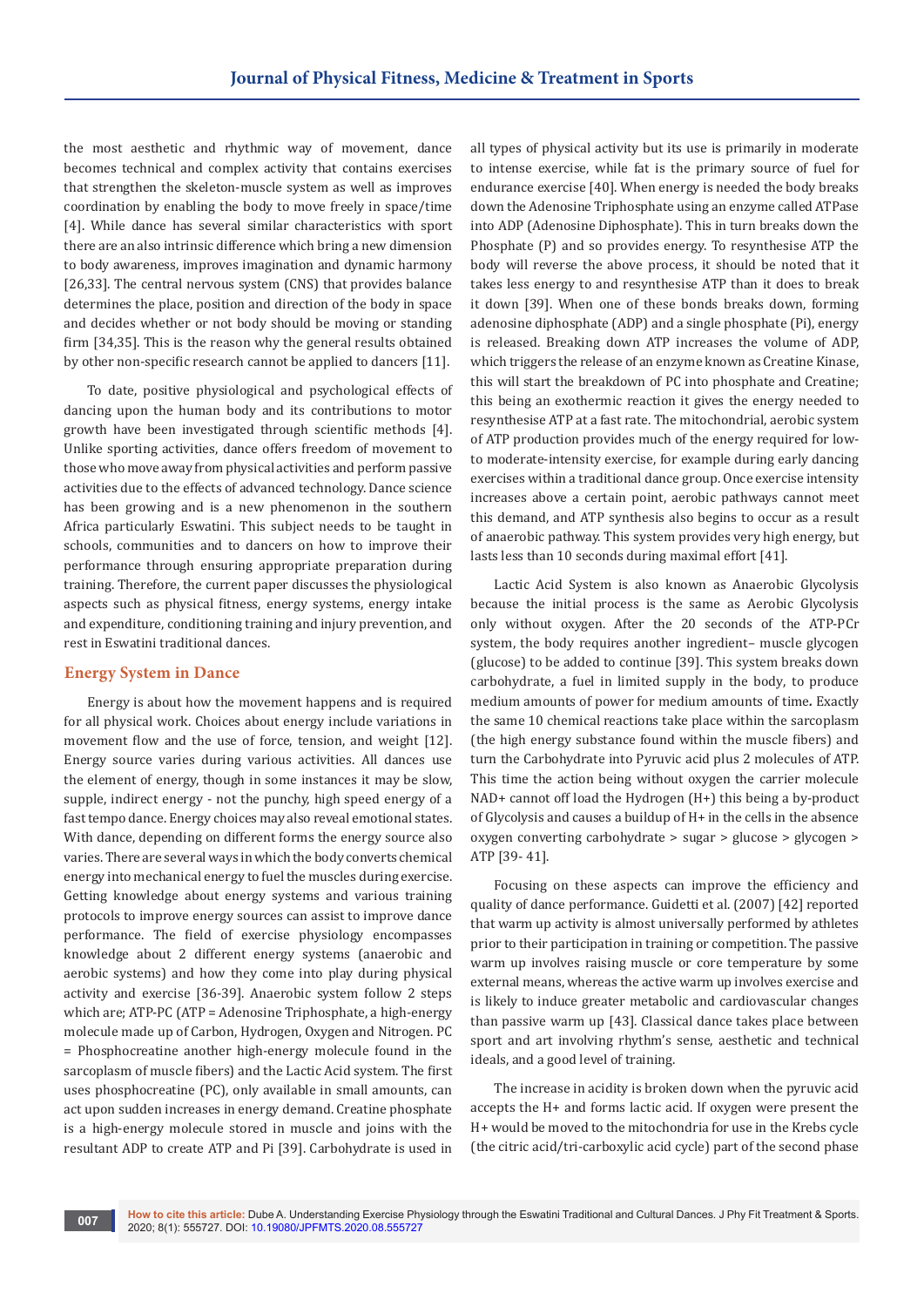of the aerobic metabolic cycle. Lactic acid interferes with muscle contraction and disrupts the joining of calcium to the troponin. The acid will also irritate free nerve endings within the muscle and cause pain to a dancer. Lactate is not a waste product but is actually an important part of anaerobic and aerobic metabolism. When the exercise was preceded by a warm up, there was a significant decrease in fractions attributable to anaerobic alactic source (the energy phosphate splitting during exercise) and to anaerobic contribution from blood lactate accumulation. Due to rising amounts of pyruvate within the cell, it is converted to lactate, and, as a consequence of this process, the pH within the muscle decreases, which may affect muscular contraction adversely [44]. The exercise intensity at which the levels of blood lactate increase above resting levels is known as the lactate threshold [45]. The aerobic source fraction increased significantly when the exercise was preceded by active warm up. It is imperative that EmaSwati dancers should carry warm up seriously since it may allow subsequent tasks to start with an elevated baseline  $VO<sub>2</sub>$ ; consequently, it may occur a decreased oxygen deficit involving a lesser contribution of the anaerobic sources. With the understanding that whether the energy system dominant is anaerobic or aerobic, aids in planning specific training programs in dancers.

The Oxidative/Aerobic system is noted when the dancer's body is able to take in, transport and use oxygen. It requires low to moderate intensity exercise, powered by aerobic metabolic function fuelled by the body's stores of carbohydrates and fats. This system has 3 stages: Glycolysis (the breaking down of Carbohydrate into Pyruvic acid, which produces 2 ATP molecules), Kreb cycle (the Citric Acid Cycle or the Tri-carboxylic Acid Cycle which is responsible for the second phase of aerobic metabolism), and the Electron Transport Chain (occur in the mitochondria – through splitting into proton H+ and electron H- and resynthesise of ATP). Carbohydrate is stored in the muscles and the liver and can sustain approximately 60 - 80 minutes exercise. As the carbohydrate is used up, the body then has to rely on the stores of fat, this being so, the energy output will drop because fat does not produce the same level of energy as carbohydrate. This threshold can be increased as a result of endurance training, and therefore allows an individual to work at a higher intensity without the accumulation of lactate [46], or before becoming fatigued [45]. During aerobic exercise, the muscles of a body with a good store of carbohydrate and plenty of oxygen can contract repeatedly without fatigue. Maximal Aerobic power expressed as VO<sub>2</sub>max as well as the muscle power is different in sports.

It should be noted that Eswatini traditional dances, for example, Ummiso which take more than 3 hours during the Marula Festival and the Umhlanga (Reed Dance); higher levels of aerobic fitness, as a result of endurance-type training [45, 47] may aid intermittent-type dancer by increasing the lactate threshold, by increasing the ability of the aerobic system to

provide energy for longer [48]. Better aerobic fitness will also enhance the dancer's recovery from anaerobic exercise by aiding the restoration of muscle to its pre-exercise state, by improving lactate and potassium removal and enhancing PCr regeneration [49]. It is therefore logical to suggest that EmaSwati dancers who perform predominantly intermittent types of exercise ought to have a good level of aerobic fitness.

Importantly, the dancer's energy choices may reveal their emotional states. For example, the Swazi 'Sibhaca' and 'Ingadla' dances which are mainly for entertainment have a powerful push which might be aggressive or playfully boisterous depending on the environment, intent and situation. Other forms of energy can be easily expressed in words, others spring from the movement itself and are difficult to label with language. In some cases, differences in the use of energy are easy to perceive; other times these differences can be quite subtle and confusing. Perhaps more so than the other elements, energy taps into the non-verbal yet deeply communicative realm of dance.

### **Physical Fitness in Dance**

Having noted how the Eswatini calendar is packed throughout the year with traditional and cultural activities which are more exclusively carried through physical exercise, it is important to evaluate physical fitness during resting and performance in each individual. Physical fitness can be defined as individuals' ability to meet the demands of a specific physical task efficiently and effectively without fatigue [50-52]. Like the generality of sports, dance fitness depends on the individuals' ability to work under various training protocols including anaerobic and aerobic conditions, resistance training and on their capacity to develop high levels of muscle tension, thus, muscle strength [52], joint and muscle mobility/flexibility and body composition [53] are essential in dancer fitness improvement. However, no single fitness measurement can predict success in dance, as they vary markedly depending on numerous parameters including age, gender and level of performance [50]. Through dancing, dancers can develop a fit and aesthetic posture and attain balance, personal discipline, self-control, concentration, flexibility, endurance, speed and strength [54]. The essential physical qualifications for the dance are strength, flexibility, special endurance, balance, and body coordination [55]. In that regard, dancing can be seen as a medium for increasing leisure-time physical and social activity. Components of physical fitness; strength, endurance, flexibility, agility and co-ordination have been discussed below.

### **Muscular Strength**

The Swazi traditional dancers are not trained following the specified training periodized program, which also specifies the physical fitness aspects. Though muscle strength is important in their dance activity at different levels, muscular strength is not generally being considered as a necessary ingredient for success [56, 57] in their traditional and cultural dances. This however,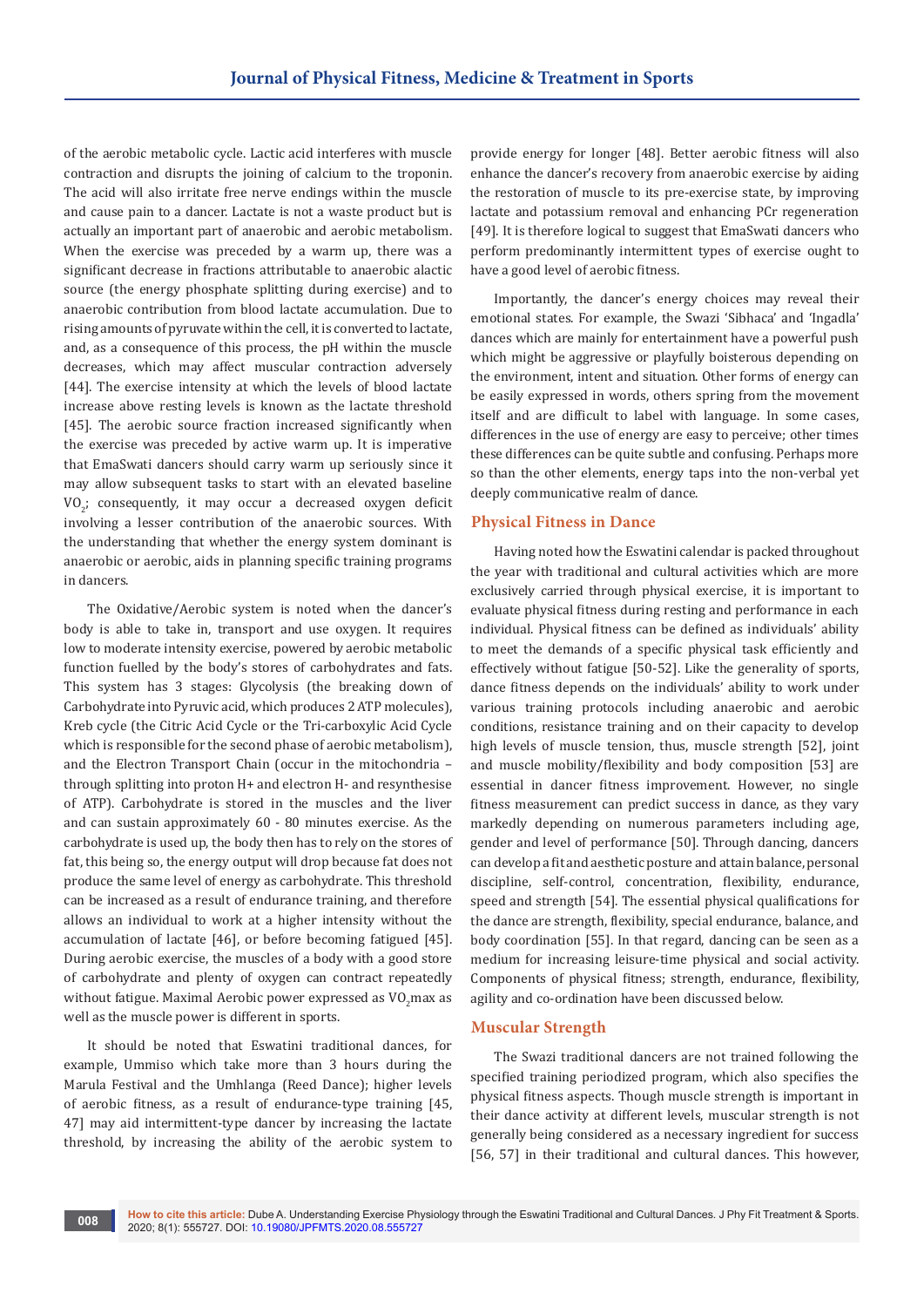does not entail that improving force in the muscle groups they use in dancing may not be a resultant of enhancements in dance performance. Nevertheless, Gupta et al. 2004 [58] research found that dancers have greater hip external rotation strength (anglespecific torque) compared to non-dancers at university level. Literature also indicates that groups of university dancers lacked in strength of the hamstring muscle group, abdominals, the upper torso, arms and the front of the lower leg [59]. Despite gender and age differences among the Swazi dancers, it is important that there are encouraged to work on resistance training for hamstrings and quadriceps to improve in leg strength and dance performance with emphasis of not interfering with key artistic and physical performance requirements.

## **Flexibility, Agility & Co-ordination**

The short duration of Eswatini dances such as Ingadla, Sizingili, Kukhosha and various forms of Sibhaca are high kicking dances which encourage flexibility, agility and co-ordination training. It has to be appreciated these dances resemble EmaSwati's passion in keeping their cultural identity and skills. Though there is no literature as yet on the dancers testing and measurement results concluded. Flexibility, which is the range of motion available in a joint, is an important characteristic of physical and health related fitness. The dances have greater than normal flexibility in most lower extremity joints which is almost similar to the conclusions made by Aiyegbusi et al. (2018) [60] for ballet, hip hop and African traditional dancers. On a more specific base, 'Sibhaca' and 'Ingadla' dances encourage more flexibility and co-ordination through a passive hip external rotation, flexion, abduction and knee extension following a less range of motion (ROM) in passive hip adduction and internal rotation, followed by high demand on agility though this can be subjective [57]. Furthermore, this pattern is more pronounced in old and experienced male and female dancers, suggesting that it may be a direct result of dancing itself. Despite that there is a wide range of motion witnessed during various Swazi dances performances, dancers are required to have greater than normal hyperextension of the spine, flexible hamstrings and abductors [60] due to the demands of dance techniques and all year round calendar of traditional and cultural physical activities in Eswatini. Therefore, flexibility and stretching should be recognised and incorporated by EmaSwati dancers in their training program as they are a keystone of injury prevention, muscle recovery, and increased mobility for exercise enthusiasts [61].

### **Injury Prevention, Nutrition & Rest in Dance**

The information about various energy systems, analysing movements and muscle work, providing appropriate training, proper diet and psychological support play important role in the prevention of dance injuries. Despite that there is no record and data about injuries sustained during the different traditional and cultural events in Eswatini; dancers need to be fully acquainted with knowledge on injury prevention and management. It is

imperative that dancing in Eswatini is not a funded field and hence injury related costs may not be discovered, if discovered they may not be covered.

Although injuries are inevitable in physical activity and sport, it is essential to recognize that appropriate nutritional strategies have the ability to reduce the risk of injuries as well as enhance the recovery if an injury should occur [55, 62]. Notably, a good number of Eswatini traditional ceremonies, main activities which incorporate dances are done after taking lunch. Philips and van Loon (2011) [63] indicated that all athletic performers should engage with a properly qualified nutritionist who will promote a "food first approach" to prevent and treat injuries. Despite that there are no working nutritionists during Eswatini's traditional and cultural ceremonies, performing dances after lunch is done to allow dancers and the general population to have adequate energy intake before physical exercise. All traditional and cultural ceremonies are embraced by packages of meat (beef) and other food stuffs given to a particular group of people who were at the centre stage of the ceremony on the last day before they depart to their respective homes - for example, Umhlanga (Reed dance), the maidens (Timbali) receive the packages. EmaSwati refer the meat and food stuffs as 'Inkosi iphekile' laterally meaning that during Eswatini national ceremonies, 'Their Majesties' embrace and thank their people by giving them a meal mainly with meat. In line with this phenomenon, given the crucial role of dietary protein in muscle protein turnover, it is not surprising that much attention has been given to dietary protein in the prevention of muscle injuries [62]. The provision of dietary protein enhances the adaptive processes to both resistance-and endurancebased exercise [60], and therefore, attractive to hypothesize that increasing dietary protein may alleviate markers of muscle damage [62].

Due to few professional and competitive dance groups in Eswatini the number of dancers in a group, though not explicitly noted, some or a dance may force the dancer to perform with minor injuries which may negatively result in more severe injuries [57]. Interestingly, the Swazi tradition and culture give responsibility of monitoring of injuries to the trainers who may be relatives, elders at various levels and only during the national events injuries are under Ministry of Health through its various departments, exemplary, the Emergency Medical Services (ambulances and mobile clinics). However, there is a great need for an intervention any level to help prevent injuries among their dancers [57]. Notably, dancers do get injured and the effects of these injuries may be highly detrimental. Like in any sport, many factors that contribute to injury in dancers can be modified and minimised. Although there is an assumption that dancers' movements are not capable of generating sufficient power to cause the muscular injuries as witnessed in sports, such injuries can be seen. Literature shows that aerobic dance appears to offer the potential for fitness enhancement with a minimal risk of injury [64].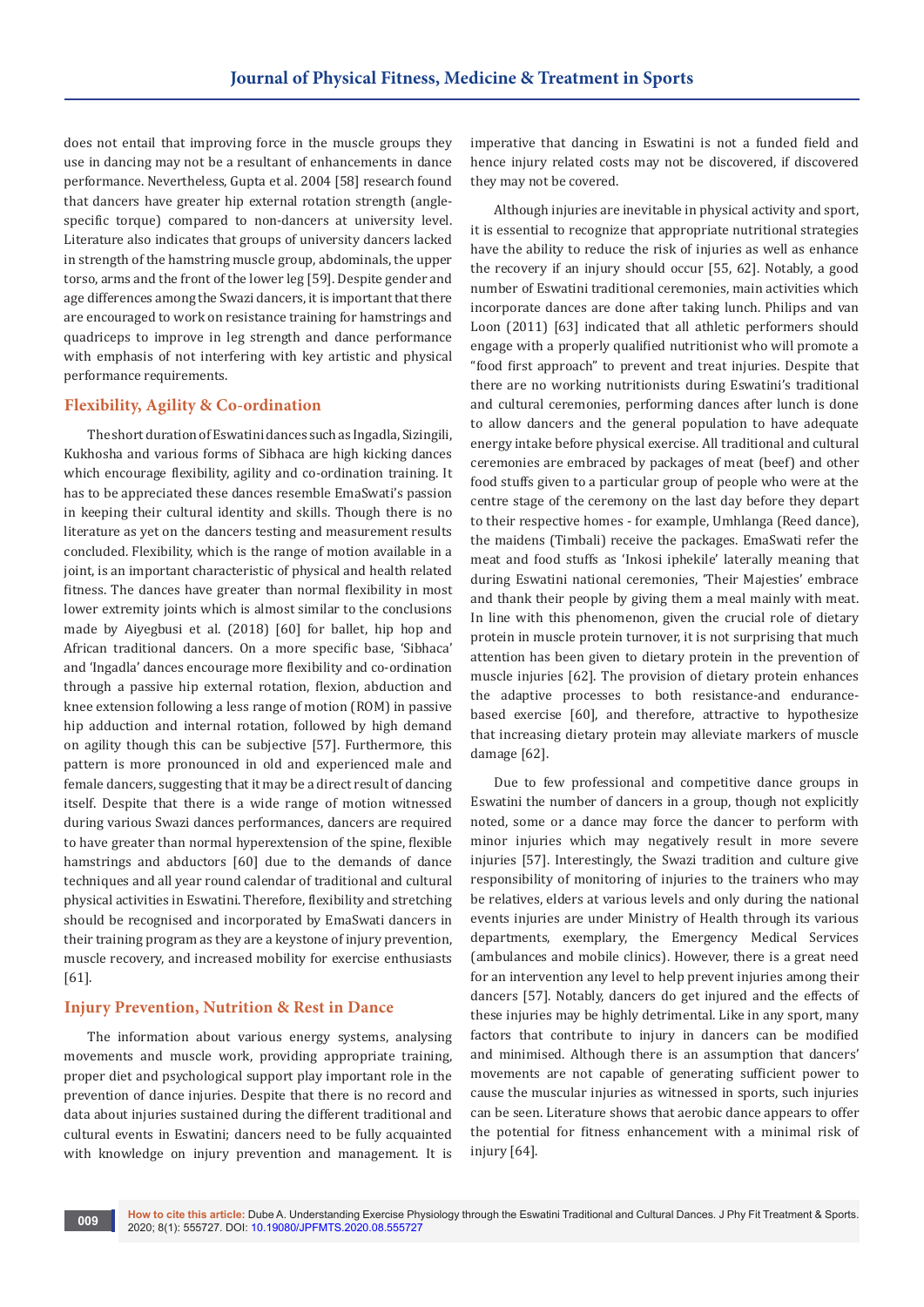These injuries can be circumvented by appropriate warmup procedures, information and methodology from the body therapies, basic conditioning principles, development of suitable levels of flexibility and strength, supplemental training and corrective work for alignment problems [51, 65]. Unsafe surfaces are also implicated, and dancing on even, sprung floors may decrease injury incidence [57]. The lower back seems to be the most frequently injured site, which together with pelvis, legs, knees and feet, accounts for more than 90% of injuries [66]. Muscular strength and strength exercise which includes versatile movements and high peak forces, are more effective in bone formation and are a means of preventing osteoporosis in dancers [57, 65].

Despite that Swazi dances are done through passion and respect for EmaSwati tradition and culture, Fuhrmann et al. (2010) [66, 67], suggests that educating dancers about injury prevention is important, effective and comprehensive cost cutting intervention program. Injury prevention topics should include; body composition, nutrition, weight management, rehabilitation [12] and psychology among others. The nature of activity and the aesthetic component of dance, it is known that dancers are striking with apparent musculature, having a low body fat percentage and low measurements of waist, hips and thighs circumference [68, 69] which are critical to the aesthetic component of dance. It can be evidenced that the low body fat percentage in dancers may be a result of many years of active training. Dancers' body weight is constantly carried in space, thus moving dancer's own weight in performing different types of jumps, spins and other dance elements. Comparably, dancers and sport athletes are pressured with issues of nutrition and weight management [53], dancers are pressured to restrict dietary intake to meet the aesthetic requirements of dance [57]. Due to these restrictions which may force dancers to reduce body mass by lowering daily energy food intake, there are often malfunctions such as anorexia, amenorrhea, and even osteoporosis. Literature reveals that poor nutrition increases musculoskeletal injuries, psychological imbalance and leads to more severe medical problems [53, 57, 70]. International Association for Dance Medicine and Science emphasised that body composition plays an important role in dancers' health [71]. Appropriate quantification of key structural mechanisms of the body; muscle, bone and fat are important aspects of anthropometric profiles that can contribute to optimizing physical performance [53]. Despite that optimal body composition varies from activity to activity [71], dancers need a certain percentage of fat to enable them to perform according to the activity demands. Body composition using anthropometric measurements are essential in determining the dancer's potential [72] in jumping higher, turning faster, and duration of physical training survival, rehearsing, and performing and after performing recovery [73].

For dancers to achieve appropriate body composition for optimal performance there is need of a balance of appropriate energy intake (nutrition) and energy expenditure (physical

activity) [72]. Energy intake and energy expenditure of dancers should be explored as done in a number of sports; for example, football, athletics, taekwondo, and gymnastics among others. Brown et al (2017) [73] denotes that female contemporary dancers are at risk of energy deficiency, particularly during periods of scheduled dance training. With this in mind, the EmaSwati maidens (Timbali) and women (Lutsango) who attend the Reed dance (Umhlanga) and the Marula (Maganu) Festival may not be spared to such risks and susceptible to the numerous health and performance impairments associated with energy imbalance. Appropriate macronutrient intakes are crucial for maintaining the demands of training, performance and recovery [61]. Importantly, the knowledge regarding appropriate nutrition for sport and exercise performance should be taught from early years of development as this will help dancers to understand the variability of nutritional intakes and energy expenditures between in-season and off-season. It should be noted that unbalanced and irregular nourishment is connected with injuries of loco motor system.

The Eswatini calendar of traditional and cultural activities encourages rest and recovery of different dance age groups. It is needless to emphasize the importance of rest in dance training for optimal performance. Planned proper recovery and rest from physical training helps decrease fatigue reduce the incidence of injury and accelerate muscle regeneration between training sessions [74, 75]. Whilst the principle of overloading is welldocumented, over-training negatively impacts the dancer's health and performance. An imbalance between training and recovery may cause severe and prolonged fatigue, negative behavior changes and loss of motivation [71]. To achieve optimal performance, it is recommended that dance educators should prevent over-training by monitoring dance quality visa viz quantity, diet, hydration, rest, and sleep patterns [73].

## **Conclusion**

Traditional and cultural dances offer unique freedom of movement. Dance development can be multi-dimensional among individuals bringing about positive improvements when individuals dance as a sportive activity, physical or cultural fulfillment. EmaSwati's tradition and culture stalwarts on the importance and significance of the song and dance among other things. Teaching dance science with focus of how dancers can improve their trained state and achieve optimal performance through understanding the cycles of periodization training and nutrition to allow them to prepare for events more efficiently is of paramount importance. Dancing optimal performance and effective injury prevention could be reached after making critical observation, assessment and research of specific dance characteristics such as nutrition, physical conditioning and scientific training methods. Therefore the southern African countries should consider the following recommendations;

a. document traditional and cultural dances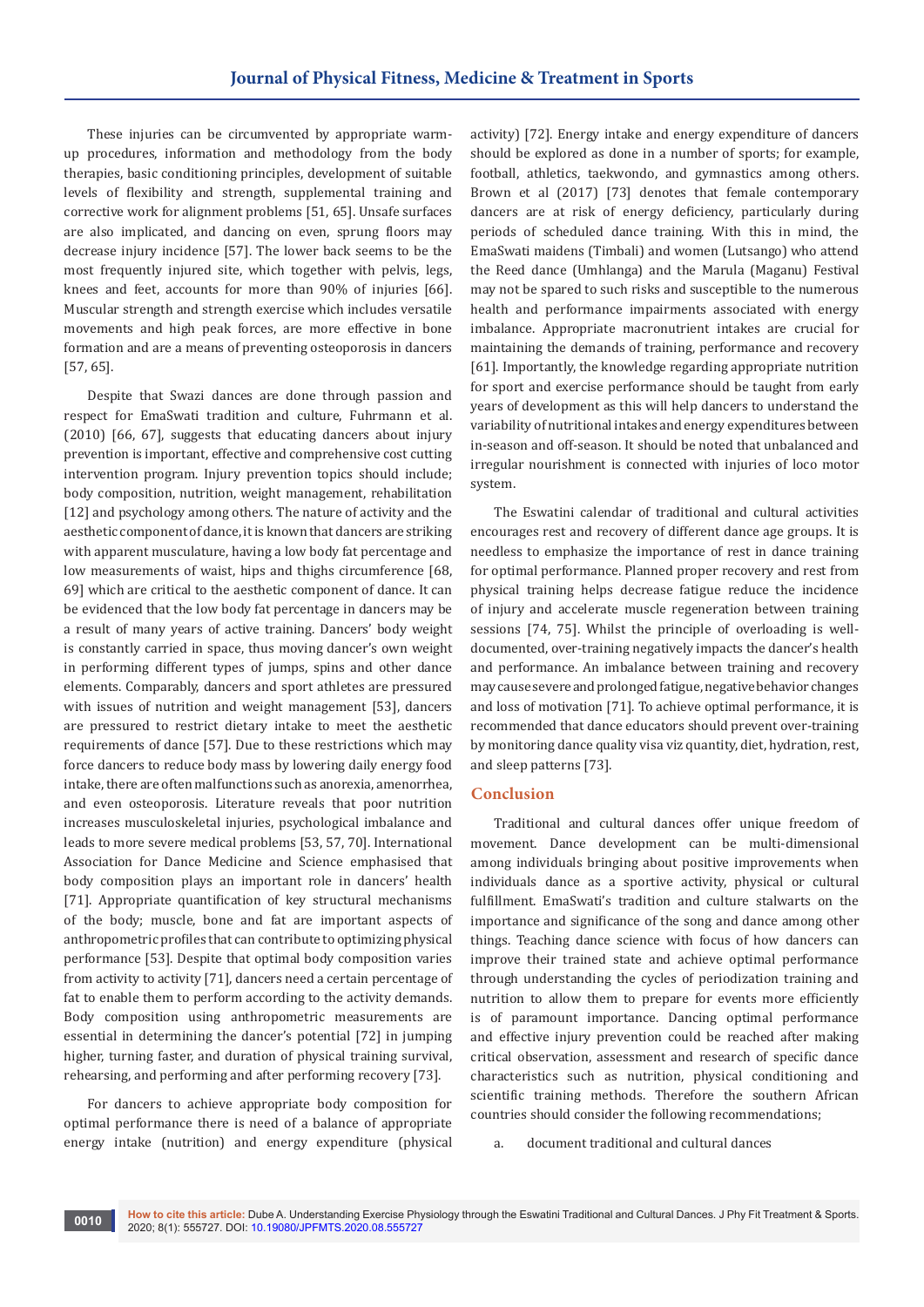b. include dance in the primary and secondary education curriculum

c. introduce curriculum in dance science in the tertiary education

d. educate and train the trainers for community dancers

e. research on genre specific, with detailed accounts of technical and stylistic elements of movement.

#### **Acknowledgement**

No sources of funding were used to assist in the preparation of this manuscript and the authors have no conflicts of interest that are directly relevant to its content. The author give special thanks to Eswatini National Museums' Ms Nomsa Dlamini, Education Officer for her essential help and advice in the history of the Swazi traditional and cultural dances.

#### **References**

- 1. B&T Swaziland Limite (2018). 50th Double Golden Jubilee Celebrations: Celebrating Peace, Stability and Development. (Proceedings), Eswatini.
- 2. Forsyth-Thompson C (2019) Eswatini Discovery. Eswatini's Official Tourist Guide. Eswatini, Mbabane.
- 3. Sustainable Development Goals Knowledge Platform (website) Accessed on 02 March 2020.
- 4. [Bastug G \(2018\) Examination of Body Composition, Flexibility,](https://files.eric.ed.gov/fulltext/EJ1182097.pdf)  [Balance, and Concentration Related to Dance Exercise. Asian Journal of](https://files.eric.ed.gov/fulltext/EJ1182097.pdf)  [Education and Training 4\(3\): 210-215.](https://files.eric.ed.gov/fulltext/EJ1182097.pdf)
- 5. Dlamini SB (2008) Women and Theatre for Development in Swaziland. The School of Oriental and African Studies The University of London PhD Thesis. Published by ProQuest LLC.
- 6. [Matsebula JSM \(1988\) A history of Swaziland. Cape Town: Longman](https://www.abebooks.co.uk/book-search/title/a-history-of-swaziland/author/matsebula-j-s-m/)  [1-16.](https://www.abebooks.co.uk/book-search/title/a-history-of-swaziland/author/matsebula-j-s-m/)
- 7. Kuper H (2008) "Incwala in Swaziland: Of growth and kingship" The University of Swaziland: Swaziana: Swaziland's own special collection archives. Swaziland.
- 8. Kuper H (1978) Sobhuza II: Ngwenyama and King of Swaziland: The story of a hereditary rider and his country. London: Duckworth.
- 9. [Guthold R, Stevens GA, Riley LM, Bull FC \(2018\) Worldwide trends in](https://www.ncbi.nlm.nih.gov/pubmed/30193830)  [insufficient physical activity from 2001 to 2016: a pooled analysis of](https://www.ncbi.nlm.nih.gov/pubmed/30193830)  [358 population-based surveys with 1·9 million participants. Lancet](https://www.ncbi.nlm.nih.gov/pubmed/30193830)  [Global Health 6: e1077-1086.](https://www.ncbi.nlm.nih.gov/pubmed/30193830)
- 10. World Health Organisation (2018). Physical Activity. Accessed on 12 March 2020
- 11. Ministry of Education and Training (2018) Eswatini National Curriculum Framework for General Education. National Curriculum Centre, Manzini, Kingdom of Eswatini.
- 12. [Dube A, Gouws C, Gundani MP \(2019\) Physical Activity Practice Pattern](https://www.scireslit.com/SportsMedicine/IJSSM-ID47.pdf)  [among Undergraduate Students in the Faculty of Health Sciences. Int J](https://www.scireslit.com/SportsMedicine/IJSSM-ID47.pdf)  [Sports Sci Med 3\(3\): 084-090.](https://www.scireslit.com/SportsMedicine/IJSSM-ID47.pdf)
- 13. [Hugel FM, Cadopi, Perrin P \(1999\) Postural control of ballet dancers: A](https://www.ncbi.nlm.nih.gov/pubmed/10190767)  [specific use of visual input for artistic purposes. International Journal](https://www.ncbi.nlm.nih.gov/pubmed/10190767)  [Sports Medicine 20\(2\): 86-92.](https://www.ncbi.nlm.nih.gov/pubmed/10190767)
- 14. Cantekin D (2011) Examination of movement related terms used in dance. Master thesis.
- 15. Esen A (2012) The effect of dance training on joint position sensing

levels. Master Thesis. İzmir (Turkey): Ege University, Health Sciences Institute.

- 16. [Beck S, Redding E, Wyon MA \(2015\) Methodological considerations for](https://www.ncbi.nlm.nih.gov/pubmed/25999885/)  [documenting the energy demand of dance activity: a review. Frontiers](https://www.ncbi.nlm.nih.gov/pubmed/25999885/)  [in psychology 6: 568.](https://www.ncbi.nlm.nih.gov/pubmed/25999885/)
- 17. Lin CM (2005) Perception of dance instructors regarding general dance education curricula in Taiwan. USA: The University of South Dakota.
- 18. Schmid A, Peper E (1998) Strategies for training concentration, In J.M. Williams (Ed.), Applied sport psychology: Personal growth to peak performance (3rd Edn). Mountain View, CA: Mayfield. 316-328.
- 19. Moran A (2004) Sport and Exercise Psychology: A critical introduction. Routledge.
- 20. [Murciaa CQ, Kreutzb G Cliftc S, Bongarda SN \(2010\) Shall we dance?](https://www.tandfonline.com/doi/abs/10.1080/17533010903488582)  [An exploration of the perceived benefits of dancing on well-being. Arts](https://www.tandfonline.com/doi/abs/10.1080/17533010903488582)  [and Health 2\(2\): 149-163.](https://www.tandfonline.com/doi/abs/10.1080/17533010903488582)
- 21. [Kierr S \(2011\) Is dance/movement therapy relevant to the process of](https://www.authormapper.com/search.aspx?val=journal%3AAmerican+Journal+of+Dance+Therapy&size=100&val=subject%3APersonality+and+Social+Psychology)  [achieving a healthy sexuality? American Journal of Dance Therapy 33](https://www.authormapper.com/search.aspx?val=journal%3AAmerican+Journal+of+Dance+Therapy&size=100&val=subject%3APersonality+and+Social+Psychology)  [\(1\): 42-56.](https://www.authormapper.com/search.aspx?val=journal%3AAmerican+Journal+of+Dance+Therapy&size=100&val=subject%3APersonality+and+Social+Psychology)
- 22. [Payne H, Stott D \(2010\) Change in the moving body mind: Quantitative](https://www.tandfonline.com/doi/abs/10.1080/14733140903551645)  [results from a pilot study on the use of the Body mind approach](https://www.tandfonline.com/doi/abs/10.1080/14733140903551645)  [\(BMA\) to psychotherapeutic group work with patients with medically](https://www.tandfonline.com/doi/abs/10.1080/14733140903551645)  [unexplained symptoms \(MUSS\). Counseling and Psychotherapy](https://www.tandfonline.com/doi/abs/10.1080/14733140903551645)  [Research 10\(4\): 295-306.](https://www.tandfonline.com/doi/abs/10.1080/14733140903551645)
- 23. [Strassel JK, Cherkin DC, Steuten L, Sherman KJ, Vrijhoef HJM \(2011\)](https://www.ncbi.nlm.nih.gov/pubmed/22164813)  [A systematic review of the evidence for the effectiveness of dance](https://www.ncbi.nlm.nih.gov/pubmed/22164813)  [therapy. Alternative Therapies 17\(3\): 50-59.](https://www.ncbi.nlm.nih.gov/pubmed/22164813)
- 24. [Warburton DE, Nicol CW, Bredin S \(2006\) Health benefits of physical](https://www.ncbi.nlm.nih.gov/pubmed/16534088/)  [activity: The evidence. Canadian Medical Association Journal 174\(6\):](https://www.ncbi.nlm.nih.gov/pubmed/16534088/)  [801- 809.](https://www.ncbi.nlm.nih.gov/pubmed/16534088/)
- 25. Haskell WL, Lee IM, Pate RR, Powell KE, Blair SN, [et al. \(2007\) Physical](https://www.ncbi.nlm.nih.gov/pubmed/17762377)  [activity and public health: updated recommendation for adults from](https://www.ncbi.nlm.nih.gov/pubmed/17762377)  [the American College of Sports Medicine and the American Heart](https://www.ncbi.nlm.nih.gov/pubmed/17762377)  [Association. Medicine and Science in Sports and Exercise.](https://www.ncbi.nlm.nih.gov/pubmed/17762377) ; 39(8):1423- [34.](https://www.ncbi.nlm.nih.gov/pubmed/17762377)
- 26. Baldari C, Guidetti L (2001)  $VO<sub>2</sub>$ max; ventilatory and anaerobic [thresholds in rhythmic gymnasts and young female dancers. J Sport](https://www.ncbi.nlm.nih.gov/pubmed/11447359)  [Med Phys Fitness 41\(2\): 177-182.](https://www.ncbi.nlm.nih.gov/pubmed/11447359)
- 27. Rehfeld K, Lu Èders A, Ho Èkelmann A, Lessmann V, Kaufmann J, Brigadski T, et al. (2018) Dance training is superior to repetitive physical exercise in inducing brain plasticity in the elderly. 13(7): e0196636.
- 28. [Zaletel P, Gabrilo G, Peric M \(2013\) The Training Effects of Dance](https://europepmc.org/article/med/23914499)  [Aerobics, Collegium Antropologicum 37\(2\): 125-130.](https://europepmc.org/article/med/23914499)
- 29. [Gao Z, Zhang T, Stodden D \(2013\) Children's physical activity levels](https://www.sciencedirect.com/science/article/pii/S2095254613000501)  [and psychological correlates in interactive dance versus aerobic dance](https://www.sciencedirect.com/science/article/pii/S2095254613000501)  [Journal of Sport and Health Science 2\(3\): 146-151.](https://www.sciencedirect.com/science/article/pii/S2095254613000501)
- 30. [Angioi M, Metsios G, Koutedakis Y, Wyon MA \(2009\) Fitness in](https://www.ncbi.nlm.nih.gov/pubmed/19301219)  [contemporary dance: a systematic review. International journal of](https://www.ncbi.nlm.nih.gov/pubmed/19301219)  [sports medicine 30 \(7\): 475- 484.](https://www.ncbi.nlm.nih.gov/pubmed/19301219)
- 31. [Hui E, Chui BT, Woo J \(2009\) Effects of dance on physical and](https://www.ncbi.nlm.nih.gov/pubmed/18838181)  [psychological well-being in older persons. Archives of Gerontology and](https://www.ncbi.nlm.nih.gov/pubmed/18838181)  [Geriatrics 49\(1\): e45-50.](https://www.ncbi.nlm.nih.gov/pubmed/18838181)
- 32. Dündar U (2012) Training theory. Ankara, Turkey: Nobel Publication Distribution.
- 33. Zorba E, Saygin Ö (2013) Physical activity and physical fitness. 3<sup>rd</sup> Edn. Frat printing 138-151.
- 34. [Temel SD, Temel T \(2016\) The contribution of dance education](https://www.asianonlinejournals.com/index.php/EDU/article/view/344/1000)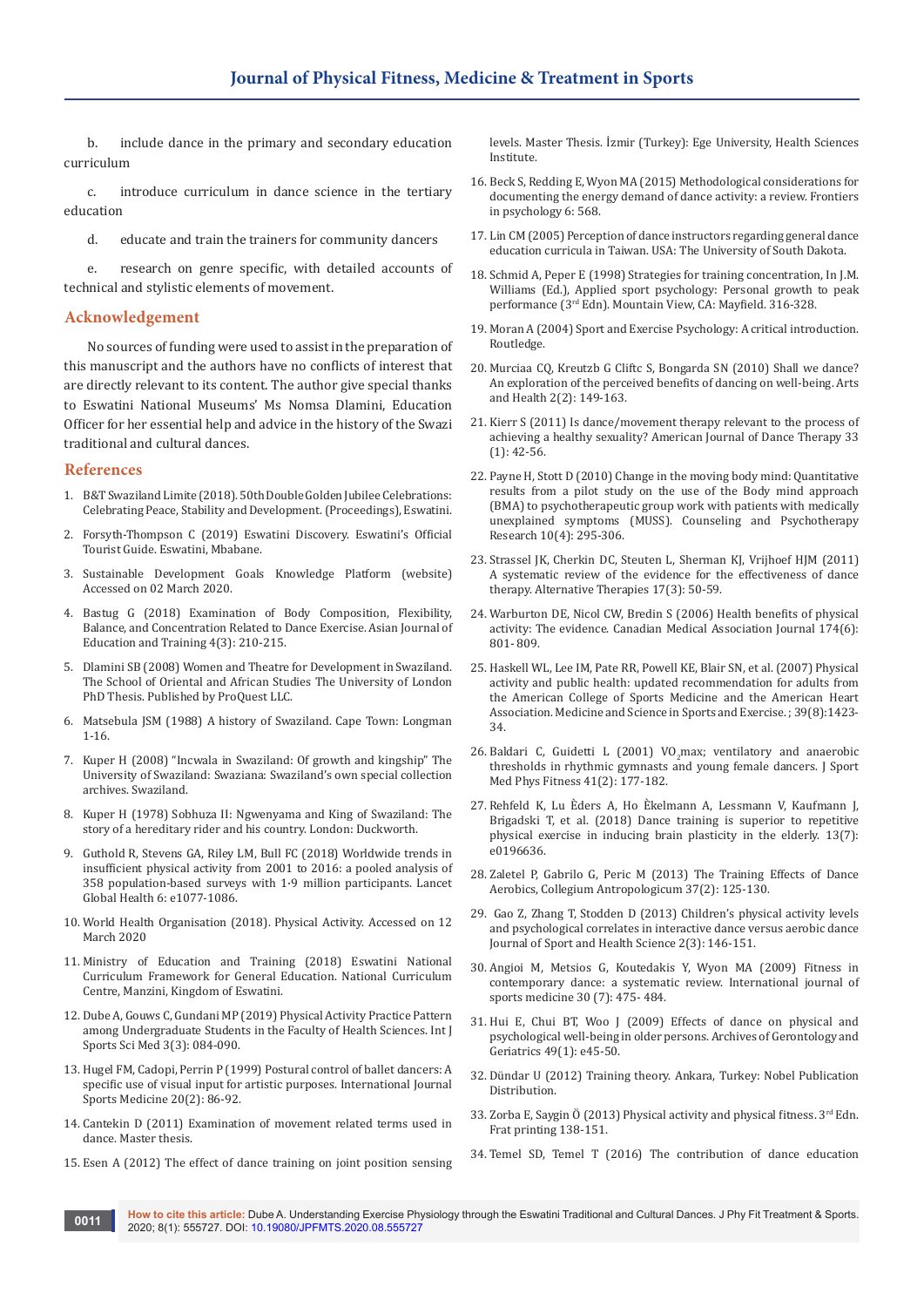[to physical-mental development, movement ability and learning](https://www.asianonlinejournals.com/index.php/EDU/article/view/344/1000)  [processes. Fine Arts \(NWSAFA\) 11\(4\): 171-180.](https://www.asianonlinejournals.com/index.php/EDU/article/view/344/1000)

- 35. [Deliagina TG, Zelenin PV, Beloozerova IN, Orlovsky GN \(2007\) Nervous](https://www.sciencedirect.com/science/article/abs/pii/S0031938407002107)  [mechanisms controlling body posture. Physiology & Behavior 92 \(1-2\):](https://www.sciencedirect.com/science/article/abs/pii/S0031938407002107)  [148-154.](https://www.sciencedirect.com/science/article/abs/pii/S0031938407002107)
- 36. [Horak FB, Macpherson JM \(2011\) Postural orientation and balance.](https://onlinelibrary.wiley.com/doi/abs/10.1002/cphy.cp120107)  [Comprehensive Physiology: 255-292.](https://onlinelibrary.wiley.com/doi/abs/10.1002/cphy.cp120107)
- 37. [Krasnow D, Chatfield SJ \(1996\) Dance Science and the Dance Technique](http://www.citraining.com/Dance-Science-and-Dance-Technique-Class.html)  [Class. Impulse 4: 162-172.](http://www.citraining.com/Dance-Science-and-Dance-Technique-Class.html)
- 38. [Mehta P, Choi SM \(2017\) The Role of Exercise Physiology in Dance.](http://rdpe.co.kr/xml/10840/10840.pdf)  [Research in Dance and Physical Education 1\(1\): 29-35.](http://rdpe.co.kr/xml/10840/10840.pdf)
- 39. Marieb E N (2001) Anatomy & Physiology. 1st Edn. Benjamin Cummings.
- 40. [Greenhaff P, Hultman E, Harris R \(2004\) Carbohydrate metabolism. In](https://www.karger.com/Article/Abstract/74367)  [Poortmans J \(ed.\) Principles of exercise biochemistry. Basel: Karger 46:](https://www.karger.com/Article/Abstract/74367)  [108-151.](https://www.karger.com/Article/Abstract/74367)
- 41. Åstrand P, Rodahl K, Dahl H, Stromme S (2003) Textbook of Work Physiology: Physiological Bases of Exercise. Human Kinetics
- 42. [Guidetti L, Emerenziani GP, Gallotta MC, Baldari C \(2007\) Effect of](https://www.ncbi.nlm.nih.gov/pubmed/17165061)  [warm up on energy cost and energy sources of a ballet dance exercise.](https://www.ncbi.nlm.nih.gov/pubmed/17165061)  [European Journal of Applied Physiology 99\(3\): 275-281.](https://www.ncbi.nlm.nih.gov/pubmed/17165061)
- 43. [Bishop D \(2003\) Warm Up I: Potential mechanisms and the effects](https://www.ncbi.nlm.nih.gov/pubmed/12744717)  [of passive warm up on exercise performance. Sports Medicine 33\(6\):](https://www.ncbi.nlm.nih.gov/pubmed/12744717)  [439-454.](https://www.ncbi.nlm.nih.gov/pubmed/12744717)
- 44. [Sahlin K \(1992\) Metabolic Factors in Fatigue. Sports Medicine 13\(2\):](https://www.ncbi.nlm.nih.gov/pubmed/1561513)  [99 -107.](https://www.ncbi.nlm.nih.gov/pubmed/1561513)
- 45. [Jones AM, Carter H \(2000\) The effect of endurance training on](https://europepmc.org/article/med/10870864)  [parameters of aerobic fitness. Sports Med 29 \(6\): 373-386.](https://europepmc.org/article/med/10870864)
- 46. [Wells CL, Pate RR \(1988\) Training for performance of prolonged](https://www.ncbi.nlm.nih.gov/pubmed/27747844/)  [economy following intensified training correlates with reduced](https://www.ncbi.nlm.nih.gov/pubmed/27747844/)  [exercise. In: Lamb DR, Murray R. Perspectives in exercise science and](https://www.ncbi.nlm.nih.gov/pubmed/27747844/)  [sports medicine 1\(1\): 357-391.](https://www.ncbi.nlm.nih.gov/pubmed/27747844/)
- 47. [Ekblom B, Astrand PO, Saltin B, Stenberg J, Wallstrom B \(1968\) Effect](https://www.ncbi.nlm.nih.gov/pubmed/4230646)  [of training on circulatory response to exercise. J Appl Physiol 24 \(4\):](https://www.ncbi.nlm.nih.gov/pubmed/4230646)  [518-528.](https://www.ncbi.nlm.nih.gov/pubmed/4230646)
- 48. Twitchett EA (2009) Physiological demands of performance in Classical Ballet and their relationships with injury and aesthetic components. University of Wolverhampton. PhD Thesis.
- 49. [Tomlin DL, Wenger HA \(2001\) The Relationship between Aerobic](https://www.ncbi.nlm.nih.gov/pubmed/11219498)  [Fitness and Recovery from High Intensity Intermittent Exercise. Sports](https://www.ncbi.nlm.nih.gov/pubmed/11219498)  [Medicine 31\(1\): 1-11.](https://www.ncbi.nlm.nih.gov/pubmed/11219498)
- 50. [Koutedakis Y, Jamurtas A \(2004\) The Dancer as a Performing Athlete](https://link.springer.com/article/10.2165/00007256-200434100-00003)  [Physiological Considerations. Sports Med; 34 \(10\): 651-661.](https://link.springer.com/article/10.2165/00007256-200434100-00003)
- 51. Corbin C, Masurier GL (2014) Fitness for Life. 6<sup>th</sup> Edn. Human Kinetics.
- 52. Lunga CM (2019) Essential Skills for Highly successful Youths. Nurturing competitive leaders of the 21<sup>st</sup> century and beyond. Novus Print, Cape Town, South Africa.
- 53. [Dube A, Gundani PM \(2018\) Anthropometric and somatotype](https://medcraveonline.com/AOWMC/anthropometric-and-somatotype-characteristics-of-undergraduate-students-of-the-national-university-of-science-and-technology-zimbabwe.html)  [characteristics of undergraduate students of the National university](https://medcraveonline.com/AOWMC/anthropometric-and-somatotype-characteristics-of-undergraduate-students-of-the-national-university-of-science-and-technology-zimbabwe.html)  [of Science and Technology, Zimbabwe. Advances in Obesity, Weight](https://medcraveonline.com/AOWMC/anthropometric-and-somatotype-characteristics-of-undergraduate-students-of-the-national-university-of-science-and-technology-zimbabwe.html)  [Management and Control 8\(3\): 188-192.](https://medcraveonline.com/AOWMC/anthropometric-and-somatotype-characteristics-of-undergraduate-students-of-the-national-university-of-science-and-technology-zimbabwe.html)
- 54. Gökce E (2006) The effect of 20-week special stretching exercise program on flexibility and dance performance in dancers who are trained in professional dance. Master Thesis, Istanbul (Turkey): Mimar Sinan University, Social Sciences Institute.
- 55. [Hugel FM, Cadopi, Perrin P \(1999\) Postural control of ballet dancers: A](https://www.ncbi.nlm.nih.gov/pubmed/10190767)  [specific use of visual input for artistic purposes. International Journal](https://www.ncbi.nlm.nih.gov/pubmed/10190767)

[Sports Medicine 20\(2\): 86-92.](https://www.ncbi.nlm.nih.gov/pubmed/10190767)

- 56. [Koutedakis Y, Sharp NCC \(1999\) The Fit and Healthy Dancer.](https://www.wiley.com/en-in/The+Fit+and+Healthy+Dancer-p-9780471975281)  [Chichester: Wiley](https://www.wiley.com/en-in/The+Fit+and+Healthy+Dancer-p-9780471975281)
- 57. [Mehta P, Choi S \(2017\) The Role of Exercise Physiology in Dance.](http://rdpe.co.kr/xml/10840/10840.pdf)  [Research in Dance and Physical Education 1\(1\): 29-35.](http://rdpe.co.kr/xml/10840/10840.pdf)
- 58. Gupta A, Fernihough B, Bailey G, Bombeck P, Clarke A, [et al. \(2004\) An](https://www.ncbi.nlm.nih.gov/pubmed/15562180)  [evaluation of differences in hip external rotation strength and range of](https://www.ncbi.nlm.nih.gov/pubmed/15562180)  [motion between female dancers and non-dancers. Br J Sports Med 38](https://www.ncbi.nlm.nih.gov/pubmed/15562180)  [\(6\): 778-783.](https://www.ncbi.nlm.nih.gov/pubmed/15562180)
- 59. [Plastino JG \(1990\) Incorporating dance science into technique class](https://www.tandfonline.com/doi/abs/10.1080/07303084.1990.10604622)  [and performance training. Journal of Physical Education, Recreation,](https://www.tandfonline.com/doi/abs/10.1080/07303084.1990.10604622)  [and Dance 61\(9\): 26-27.](https://www.tandfonline.com/doi/abs/10.1080/07303084.1990.10604622)
- 60. Ibifubara AA, [Odebiyi OD, Udegbeh SO \(2018\) Lower Limb Flexibility](https://accelerandobjmd.weebly.com/issue3/lower-limb-flexibility-and-risk-of-injury-in-professional-dancers)  [and Risk of Injury in Professional Dancers: A comparative study of](https://accelerandobjmd.weebly.com/issue3/lower-limb-flexibility-and-risk-of-injury-in-professional-dancers)  [Ballet, Hip-Hop and African traditional dances. Accelerando Belgrade](https://accelerandobjmd.weebly.com/issue3/lower-limb-flexibility-and-risk-of-injury-in-professional-dancers)  [Journal of Music and Dance 3: 10.](https://accelerandobjmd.weebly.com/issue3/lower-limb-flexibility-and-risk-of-injury-in-professional-dancers)
- 61. Knudson DV (2013) Warm-up and flexibility. In book: Conditioning for Strength and Human Performance. 2<sup>nd</sup> Edn, Chapter 9: Warm-up and flexibility.
- 62. [Close G, Sale C, Barr K, Bermon SF \(2019\) Nutrition for the Prevention](https://www.ncbi.nlm.nih.gov/pubmed/30676133)  [and Treatment of Injuries in Track and Field Athletes. International](https://www.ncbi.nlm.nih.gov/pubmed/30676133)  [journal of sport nutrition and exercise metabolism. 29\(2\): 1-26.](https://www.ncbi.nlm.nih.gov/pubmed/30676133)
- 63. [Phillips SM, Loon LJ \(2011\) Dietary protein for athletes: from](https://cris.maastrichtuniversity.nl/en/publications/dietary-protein-for-athletes-from-requirements-to-optimum-adaptat)  [requirements to optimum adaptation.](https://cris.maastrichtuniversity.nl/en/publications/dietary-protein-for-athletes-from-requirements-to-optimum-adaptat) Journal of sports sciences 29(1): [S29-38.](https://cris.maastrichtuniversity.nl/en/publications/dietary-protein-for-athletes-from-requirements-to-optimum-adaptat)
- 64. [Garrick JG, Gillien DM, Whiteside P \(1986\) The epidemiology of](https://www.ncbi.nlm.nih.gov/pubmed/3752348)  [aerobic dance injuries. Am J Sports Med 14\(1\): 67-72.](https://www.ncbi.nlm.nih.gov/pubmed/3752348)
- 65. [Watson T, Graning J, McPherson S, Carter E, Edwards J, et al. \(2017\)](https://www.ncbi.nlm.nih.gov/pubmed/28217414)  [Dance balance and core muscle performance measures are improved](https://www.ncbi.nlm.nih.gov/pubmed/28217414)  [following a 9-seek core stabilization training program among](https://www.ncbi.nlm.nih.gov/pubmed/28217414)  [competitive collegiate dancers. International Journal of Sports Physical](https://www.ncbi.nlm.nih.gov/pubmed/28217414)  [Therapy 12\(1\): 25.](https://www.ncbi.nlm.nih.gov/pubmed/28217414)
- 66. Koutedakis Y, Pacy PJ, Carson RJ (1997) Health and fitness in professional dancers. Med Probl Perferm Art. 12 (1): 23-27.
- 67. [Fuhrmann TL, Brayer A, Andrus N, McIntosh S \(2010\) Injury prevention](https://www.ncbi.nlm.nih.gov/pubmed/20127158)  [for modern dancers: a pilot study of an educational intervention.](https://www.ncbi.nlm.nih.gov/pubmed/20127158)  [Journal of community health 35\(5\): 527-533.](https://www.ncbi.nlm.nih.gov/pubmed/20127158)
- 68. [Beck S, Redding E, Wyon MA \(2015\) Methodological considerations for](https://www.ncbi.nlm.nih.gov/pubmed/25999885/)  [documenting the energy demand of dance activity: a review.](https://www.ncbi.nlm.nih.gov/pubmed/25999885/) Frontiers [in psychology 6\(6\): 568.](https://www.ncbi.nlm.nih.gov/pubmed/25999885/)
- 69. Sto**š**i**ć** D, Uzunovi**ć** S, Veli**č**kovi**ć** S, Mladen **Ž**ivkovi**ć** M, Vladan Petrovi**ć**  V, et al. (2015) Effects of Dance Aerobic on Body Composition. International Scientific Conference, FIS Communications.
- 70. [Dube A, Gundani MPD, Lunga CM, Rastogi S](https://www.ncbi.nlm.nih.gov/pubmed/28904935/) (2018) Evaluation of [Nutritional Status of EmaSwati Adolescent Swimmers. Journal of](https://www.ncbi.nlm.nih.gov/pubmed/28904935/)  [Advances in Sports and Physical 1\(1\): 24-30.](https://www.ncbi.nlm.nih.gov/pubmed/28904935/)
- 71. International Association for Dance Medicine and Science. Dance Fitness. Accessed on 22 February 2020.
- 72. Wilmerding MV, [McKinnon MM, Mermier C \(2005\) Body composition](https://www.ingentaconnect.com/content/jmrp/jdms/2005/00000009/00000001/art00004)  [in dancers: A review. Journal of Dance Medicine & Science 9\(1\): 18-23.](https://www.ingentaconnect.com/content/jmrp/jdms/2005/00000009/00000001/art00004)
- 73. [Brown MA, Howatson G, Quin E, Redding E, Stevenson EJ \(2017\)](https://zenodo.org/record/375918)  [Energy intake and energy expenditure of pre-professional female](https://zenodo.org/record/375918)  [contemporary dancers 12\(2\): e0171998.](https://zenodo.org/record/375918)
- 74. [Angioi M, Metsios G, Twitchett EA, Koutedakis Y, Wyon, M \(2012\)](https://www.ncbi.nlm.nih.gov/pubmed/22543316)  [Effects of supplemental training on fitness and aesthetic competence](https://www.ncbi.nlm.nih.gov/pubmed/22543316)  [parameters in contemporary dance: a randomised controlled trial.](https://www.ncbi.nlm.nih.gov/pubmed/22543316)  [Medical problems of performing artists 27\(1\): 3-8.](https://www.ncbi.nlm.nih.gov/pubmed/22543316)